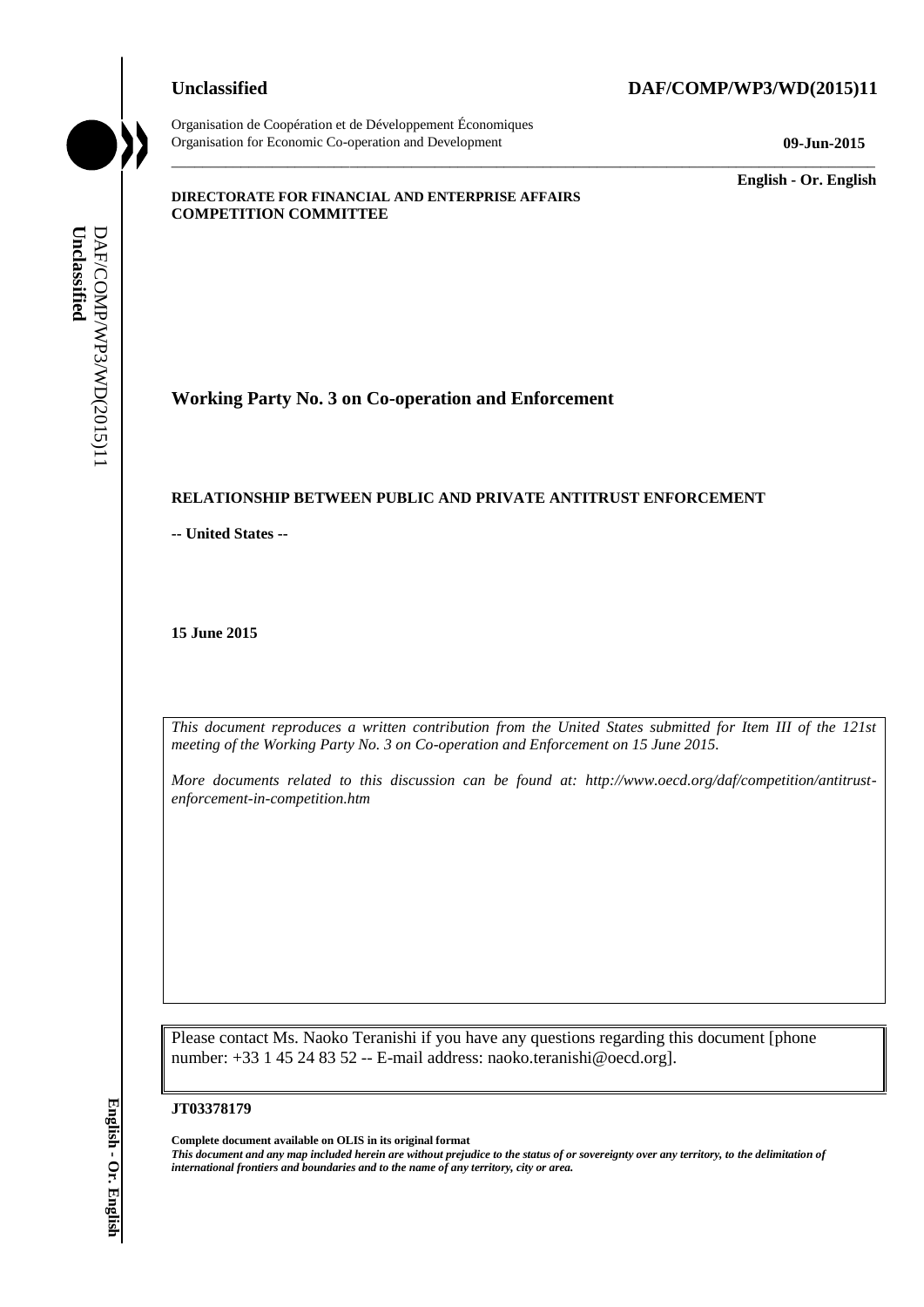#### **-- United States --**

1. The United States relies on a combination of federal, state,<sup>1</sup> and private enforcers to combat anticompetitive conduct.<sup>2</sup> The three enforcement groups play different, yet complementary, roles. Federal and state competition law enforcers have similar missions – to protect the public from the harms flowing from anticompetitive conduct. Federal enforcement seeks to protect the interests of all consumers across the nation or within interstate commerce, while state enforcers focus their efforts on the consumers in their respective states. Private enforcers typically act on their own behalf or on behalf of an affected group of which they are a member, usually seeking damages for any antitrust harms resulting from anticompetitive conduct. The roles played by federal, state and private enforcers have evolved over the decades, with each enforcer generally complementing the others and focusing on what each is best positioned to do.

2. This submission begins with an overview of private enforcement in the U.S. It then discusses the interaction between public and private enforcement in criminal cartel cases, followed by discussion of such interaction relating to merger and then civil non-merger cases. It describes the role of the courts in developing U.S. antitrust law, and concludes with a discussion of potential conflicts between public and private enforcement, and how they are resolved.

#### **1. Private Enforcement**

3. Subject to certain standing requirements, private plaintiffs may bring civil actions for violations of the federal antitrust laws.<sup>3</sup> To ensure that private parties have an adequate economic incentive to undertake costly antitrust litigation, federal competition law in the United States authorizes the award of treble damages, plus attorneys' fees, to prevailing plaintiffs. <sup>4</sup> According to the U.S. Supreme Court, "by offering potential litigants the prospect of a recovery in three times the amount of their damages, Congress encouraged these persons to serve as 'private attorneys general.'"<sup>5</sup> The Supreme Court also has called the "treble-damages provision wielded by the private litigant . . . a chief tool in the antitrust enforcement scheme," because the treble damage threat creates "a crucial deterrent to potential violators."<sup>6</sup> The Court has observed that this remedy was "also designed to compensate victims of antitrust violations for their injuries."<sup>7</sup> Contingent-fee arrangements—in which the plaintiff's attorney receives a percentage of whatever money is paid to the plaintiff to resolve the case, but receives no fees absent a monetary award to the plaintiff—are common in private antitrust cases, as they are in other types of private cases.

 $\overline{1}$ We use the term "state" to refer to all 55 sub-federal units of government; all have competition laws. In addition to the 50 states, these include the District of Columbia, the Commonwealth of Puerto Rico, and the U.S. territories of Guam, the Northern Mariana Islands, and the Virgin Islands. Many states explicitly apply federal antitrust law.

<sup>2</sup> See generally Bill Baer, Ass't Att'y Gen., Antitrust Div., U.S. Dept. of Justice, *Public and Private Antitrust Enforcement in the United States,* Remarks as Prepared for Delivery to European Competition Forum 2014 (February 11, 2014), available at [http://www.justice.gov/atr/public/speeches/303686.pdf.](http://www.justice.gov/atr/public/speeches/303686.pdf)

<sup>3</sup> 15 U.S.C. § 15.

<sup>4</sup> *Id.* Injunctive relief is also available to private parties. 15 U.S.C. § 26 (2012).

<sup>5</sup> Hawaii v. Standard Oil Co., 405 U.S. 251, 262 (1972).

<sup>6</sup> Mitsubishi Motors Corp. v. Soler Chrysler-Plymouth, Inc., 473 U.S. 614, 635 (1985).

<sup>7</sup> Illinois Brick Co. v. Illinois, 431 U.S. 720, 746 (1977).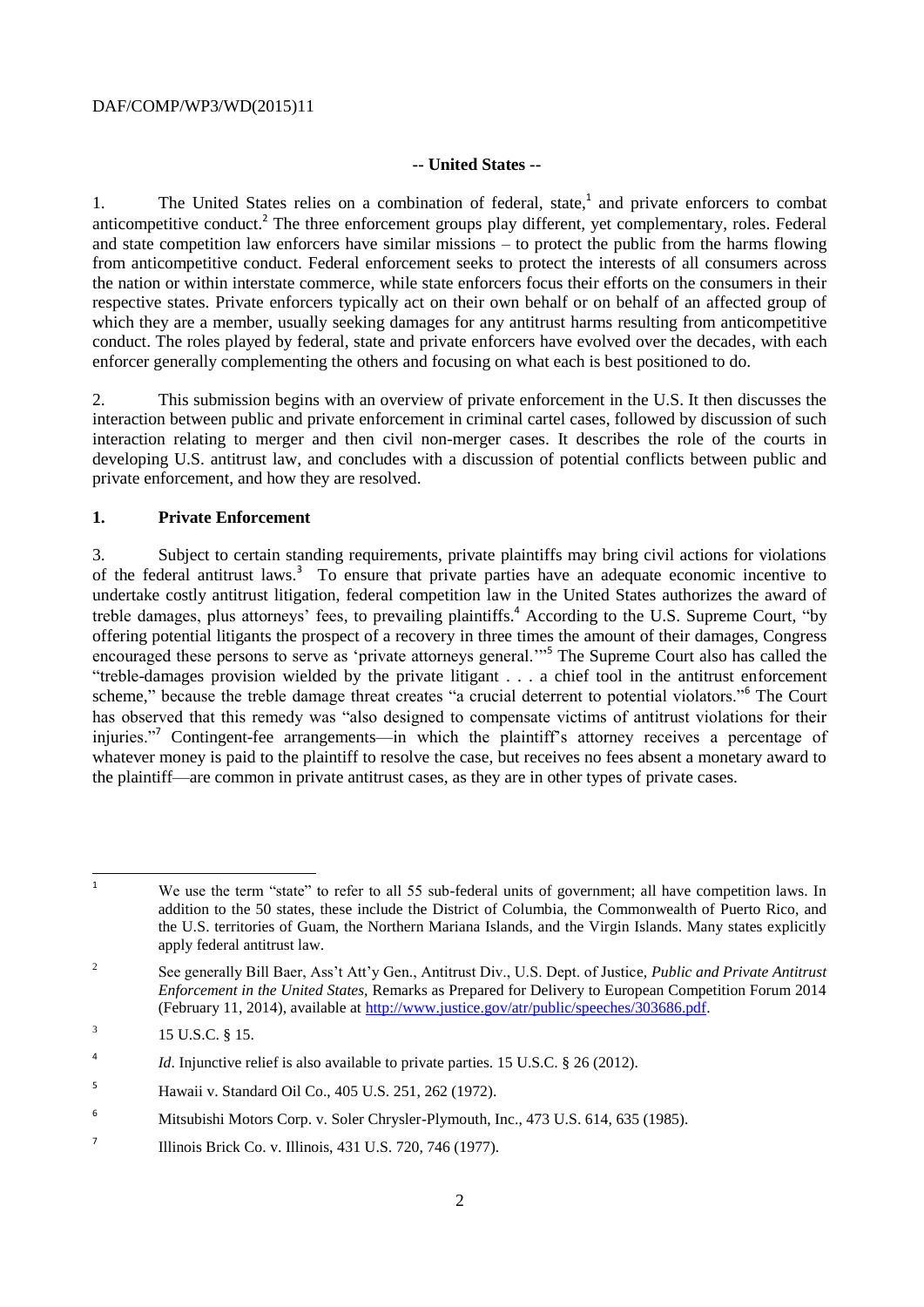4. Before trial, the parties in private antitrust cases may discover information from each other and from third parties that may be relevant to the claims or defenses in the case. This ensures that all parties understand the nature and scope of the claims. The rules applicable to this discovery process in antitrust cases are the same rules of discovery applied in other civil cases. The parties gather information through mandatory disclosures under the Federal Rules of Civil Procedure, including written interrogatories, information production requests, requests for admissions, depositions, and expert disclosures. This process of discovery lays the foundation for the facts the parties will present to the court.

5. The Federal Rules of Civil Procedure specify the conditions under which a member of a class may sue or be sued as a representative of the class.<sup>8</sup> Private damages cases against cartels usually are brought as class actions, though individual class members have the right to opt out and pursue separate cases; in antitrust cases, class action "opt-outs" are increasingly common. Our courts are frequently presented with issues of whether it is appropriate for a single plaintiff or small group of plaintiffs to maintain an action on behalf of a class in a particular case. The law continues to evolve in this regard. Class actions are common when the antitrust harm affects a number of persons, but not in an amount sufficient to justify the cost of individual claims.<sup>9</sup>

6. According to the Administrative Office of the U.S. Courts, private plaintiffs filed 844 antitrust cases in federal district courts in 2014;<sup>10</sup> the number of private cases filed each year has varied over the past decade from under 500 to over 1,300.

# **2. Cartel Enforcement and Private Damages Actions**

7. The leading anti-cartel enforcer in the U.S. has always been the Department of Justice Antitrust Division (Antitrust Division), which has the enforcement resources and powerful criminal investigative tools that state and private enforcers lack.<sup>11</sup> Cartels are punished as felonies. Corporations may be punished by a fine of up to the greatest of  $$100$  million,<sup>12</sup> twice the gain derived by the cartel, or twice the loss caused by the cartel. Individuals also face fines of up to the greatest of \$1 million, twice the gain derived by the cartel, or twice the loss caused by the cartel, but, more importantly, may in addition be punished by imprisonment not exceeding 10 years.<sup>13</sup> Federal antitrust law applies to local cartel activity when

 8 Federal Rule of Civil Procedure 23(a) requires that (1) the class be "so numerous that joinder of all members is impracticable; (2) there are questions of law or fact common to the class; (3) the claims or defenses of the representative parties are typical of the claims or defenses of the class; and (4) the representative parties will fairly and adequately protect the interests of the class. Fed. R. Civ. P. Rule  $23(a)(1)-(4) (2014)$ .

<sup>&</sup>lt;sup>9</sup> Antitrust class actions are also common in non-cartel cases, although the Supreme Court has upheld the enforceability of class-action waivers embedded in mandatory arbitration clauses. American Express v. Italian Colors Restaurant, 133 S. Ct. 2304 (2013).

<sup>10</sup> See [http://www.uscourts.gov/uscourts/Statistics/StatisticalTablesForTheFederalJudiciary/2014/june/C02Jun14.pdf.](http://www.uscourts.gov/uscourts/Statistics/StatisticalTablesForTheFederalJudiciary/2014/june/C02Jun14.pdf)

<sup>&</sup>lt;sup>11</sup> These tools include the grand jury and its power to compel both the production of documents and testimony, lawyers specialized in cartel enforcement, and the support of trained investigators in the Federal Bureau of Investigation (FBI) and other federal investigative agencies.

<sup>&</sup>lt;sup>12</sup> 18 U.S.C. § 3571(c)(1)-(2), (d); 15 U.S.C. § 1.

<sup>&</sup>lt;sup>13</sup> 18 U.S.C. § 3571(b)(1)-(2), (d); 15 U.S.C. § 1.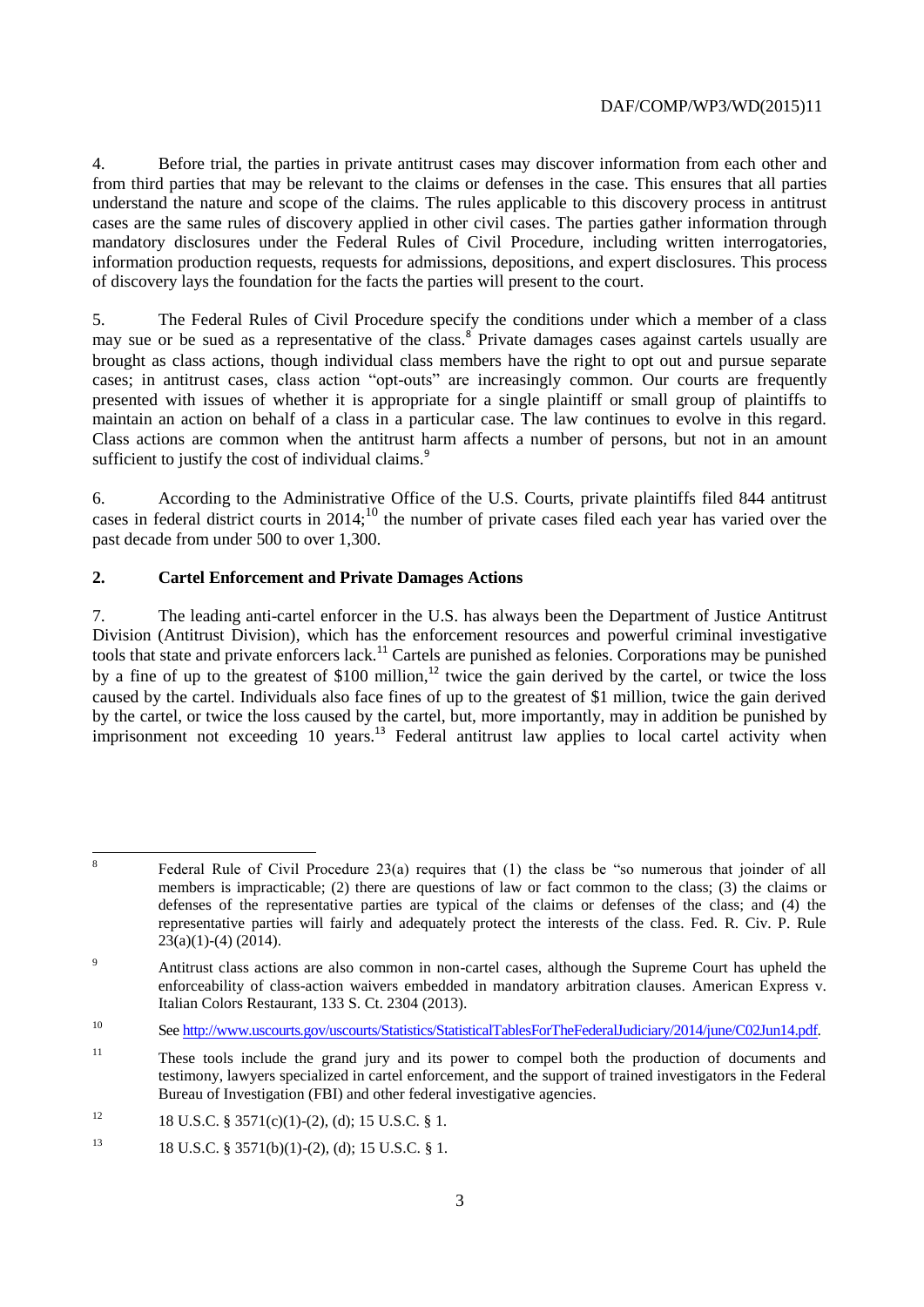anticompetitive conduct has a nexus to commerce among the states or with foreign nations, which it typically does;<sup>14</sup> the Antitrust Division refers some cases involving local activity to state prosecutors.<sup>15</sup>

8. The state enforcers typically focus on securing monetary redress for their residents.<sup>16</sup> In the U.S. system, states have the same rights as private parties to sue for damages when they are the victims of cartels.<sup>17</sup> In addition, a provision of federal competition law authorizes states to bring what are called *parens patriae* actions to recover damages on behalf of their residents. <sup>18</sup> Finally, the antitrust laws of most states allow the imposition of civil penalties—essentially fines—rather than criminal prosecution.<sup>19</sup>

9. In the United States, private treble damages actions against cartels promote both deterrence and compensation. Cartel defendants are jointly and severally liable for damages caused by the entire conspiracy. In major cartel cases, the damages recovered on behalf of U.S. consumers sometimes exceed the fines imposed in Antitrust Division prosecutions. Most of this recovery goes to victims.<sup>20</sup> Ordinarily, only direct purchasers can recover under federal law,<sup>21</sup> but most state laws allow indirect purchaser recovery as well.<sup>22</sup> And claims under the laws of many states can be combined in a single lawsuit in federal court.

### **3. Relationship of Antitrust Division Proceedings to Private Cartel Cases**

10. The Antitrust Division does not assist private plaintiffs' lawyers pursuing damages actions,<sup>23</sup> although Antitrust Division cartel prosecutions are frequently followed by private civil damages actions. The cartel convictions that the Antitrust Division secures, including those secured through guilty pleas, constitute "prima facie evidence" in follow-on private damages actions against those companies and

- <sup>17</sup> See Hawaii, supra note 5; 15 U.S.C.  $\S$  15.
- <sup>18</sup> See 15 U.S.C. § 15c.
- <sup>19</sup> See ABA SECTION OF ANTITRUST LAW, STATE ANTITRUST ENFORCEMENT HANDBOOK 19 & n.96 (2d ed. 2008).
- <sup>20</sup> See Joshua P. Davis & Robert H. Lande, Defying Conventional Wisdom: The Case for Private Antitrust Enforcement, 48 Ga. L. Rev. 22-25 (2013) (finding, in a study of sixty private antitrust cases, that attorneys' fees constituted about 25% of plaintiffs' total recovery and that administrative costs constituted another 4-6%), available at [http://papers.ssrn.com/sol3/papers.cfm?abstract\\_id=2217051.](http://papers.ssrn.com/sol3/papers.cfm?abstract_id=2217051)
- <sup>21</sup> Kansas v. Utilicorp United Inc., 497 U.S. 199, 204 (1990); Illinois Brick, *supra* note 7, at 746.
- <sup>22</sup> This inconsistency between state and federal law was held not to be a basis to invalidate the state law in California v. ARC America Corp*.*, 490 U.S. 93 (1989).
- <sup>23</sup> Access to grand jury material is tightly controlled, and "particularized need" must be demonstrated before grand jury material can be obtained in civil discovery; even then, the interest in grand jury secrecy is balanced against the need for discovery. Fed. R. Crim. Proc. 6(e). See, e.g., In re Air Cargo Shipping Antitrust Litig., 931 F. Supp. 2d 458, 463 (E.D.N.Y. 2013).

 $14$ See, e.g., Summit Health, Ltd. v. Pinhas, 500 U.S. 322 (1991) (A conspiracy to exclude a single ophthalmological surgeon from "the Los Angeles market" supplied the requisite nexus to interstate commerce.).

<sup>15</sup> See Protocol for Increased State Prosecution of Criminal Antitrust Offenses (1996), available at <http://www.justice.gov/atr/public/guidelines/0618.pdf>.

<sup>16</sup> See Harry First, Delivering Remedies: The Role of the States in Antitrust Enforcement, 69 GEO. WASH. L. REV. 1004 (2001).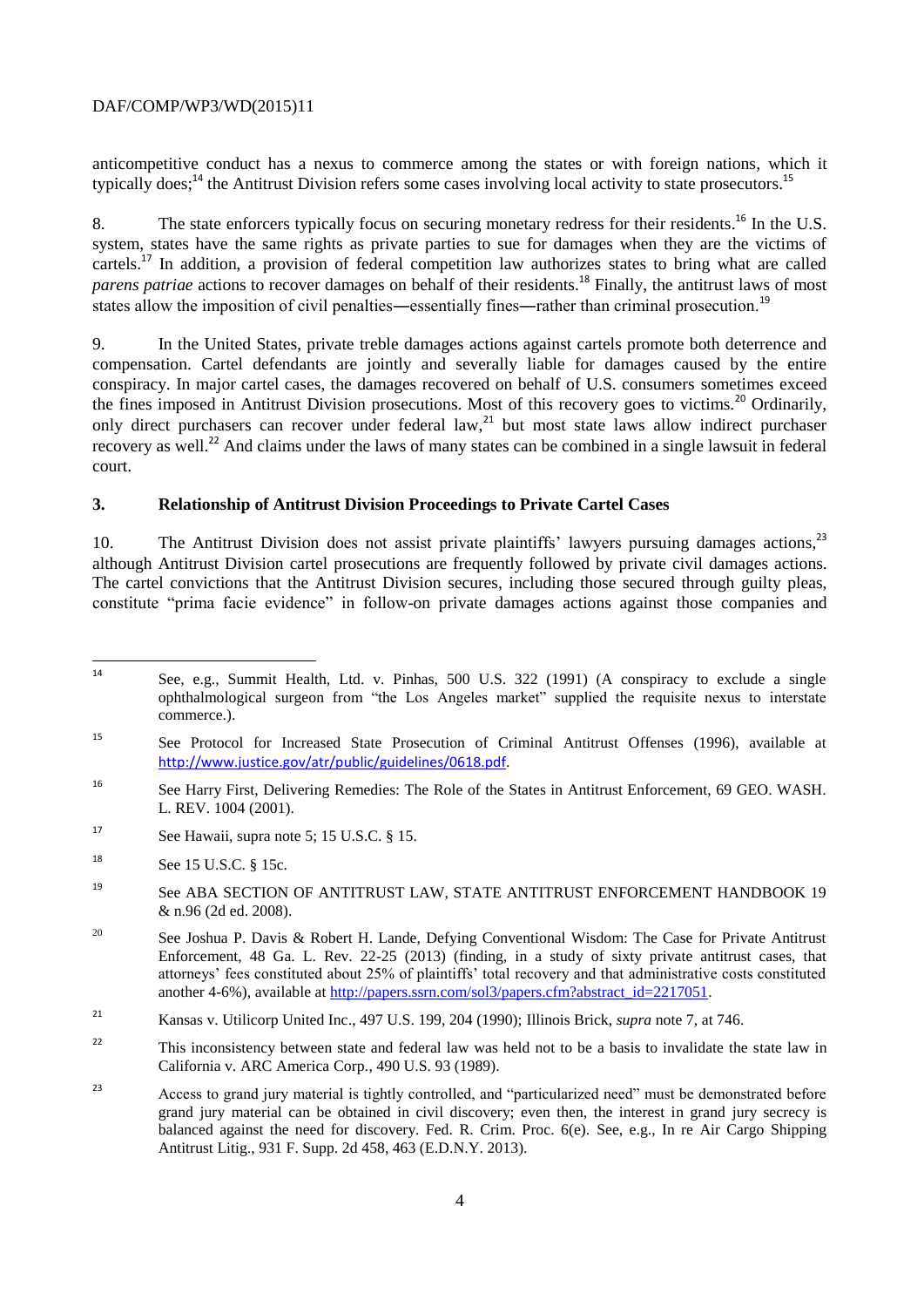individuals convicted.<sup>24</sup> As a practical matter, therefore, plaintiffs usually need to prove only the fact of harm and the amount of damage in order to recover (and, in class actions, meet the standards for class recovery). The rules of civil discovery allow private plaintiffs to obtain from cartel participants data and documents evidencing the cartel.

11. Private cartel damages actions also benefit from the cooperation of leniency applicants seeking to take advantage of the damages limitation provided in the Antitrust Criminal Penalty Enhancement and Reform Act of 2004 (ACPERA).<sup>25</sup> Pursuant to ACPERA, a successful applicant under the Antitrust Division's Corporate Leniency Policy has its exposure to civil damages limited to its pro rata share of the total damages before trebling, provided that the company cooperates with the plaintiffs in the civil actions.

12. Because private parties have the opportunity to pursue treble damages under federal antitrust law, plea agreements in criminal cartel prosecutions rarely impose a restitution obligation on prosecuted entities. Under the Antitrust Division's Leniency Policy, a leniency applicant is obligated to make restitution to any person or entity injured as a result of the applicant's participation in the cartel offense; that obligation may be satisfied through resolution of private litigation to which it is a party. At the same time, ACPERA protects a successful leniency applicant from the burden of treble damages and joint and several liability in private litigation if the applicant provides the cooperation to the plaintiffs that is required under ACPERA. The court presiding over the civil action determines whether the applicant has provided satisfactory cooperation to the plaintiffs.

# **4. Merger Enforcement**

13. Merger enforcement in the U.S. also typically is led at the federal level, with the Federal Trade Commission (FTC or Commission) and the Antitrust Division ("the Agencies") sharing federal antitrust enforcement responsibilities. Advance notification to the Agencies for large transactions is mandatory, and the pre-merger notification statute allows the federal agencies to obtain additional documents and data from the parties. Both U.S. federal enforcement agencies also have powers to obtain documents and data from third parties in merger investigations, and to investigate transactions not subject to the notification requirement as well as transactions that already have been consummated.<sup>26</sup>

14. The states also are active in merger enforcement.<sup>27</sup> To facilitate coordinated merger review and enforcement, the states have established the Multistate Antitrust Task Force of the National Association of Attorneys General.<sup>28</sup> The federal enforcement agencies have a protocol under which they cooperate with

 $24$ <sup>24</sup> 15 U.S.C. § 16(a) (A conviction in a "criminal proceeding brought by or on behalf of the United States under the antitrust laws to the effect that a defendant has violated said laws shall be prima facie evidence against such defendant in any action or proceeding brought by any other party against such defendant under said laws as to all matters respecting which said judgment or decree would be an estoppel as between the parties thereto . . . .").

<sup>25</sup> Pub. L. No. 108-237, §§ 201-214, 118 Stat. 666–67 (2004) (codified at 15 U.S.C. § 1 note).

<sup>26</sup> See U.S. submission to Feb. 2014 WP3 roundtable on *Investigations of Consummated and Non-Notifiable Mergers*, DAF/COMP/WP3/WD(2014)23.

<sup>&</sup>lt;sup>27</sup> The U.S. Supreme Court upheld the ability of states to challenge mergers under federal law and obtain full relief, including divestiture in *California v. American Stores Co.*, 495 U.S. 271 (1990). On the other hand, contested merger challenges by states, and not joined by a federal agency, only rarely have been successful in obtaining relief. *E.g.*, *Bon-Ton Stores, Inc. v. May Dep't Stores Co.*, 881 F. Supp. 860 (W.D.N.Y. 1994) (preliminary injunction granted in consolidated actions brought by a competitor and a state).

<sup>28</sup> See Michael F. Brockmeyer, *Report on the NAAG Multi-State Task Force*, 58 ANTITRUST LAW JOURNAL 215 (1989). The states also sought voluntary disclosure by merging parties of their notifications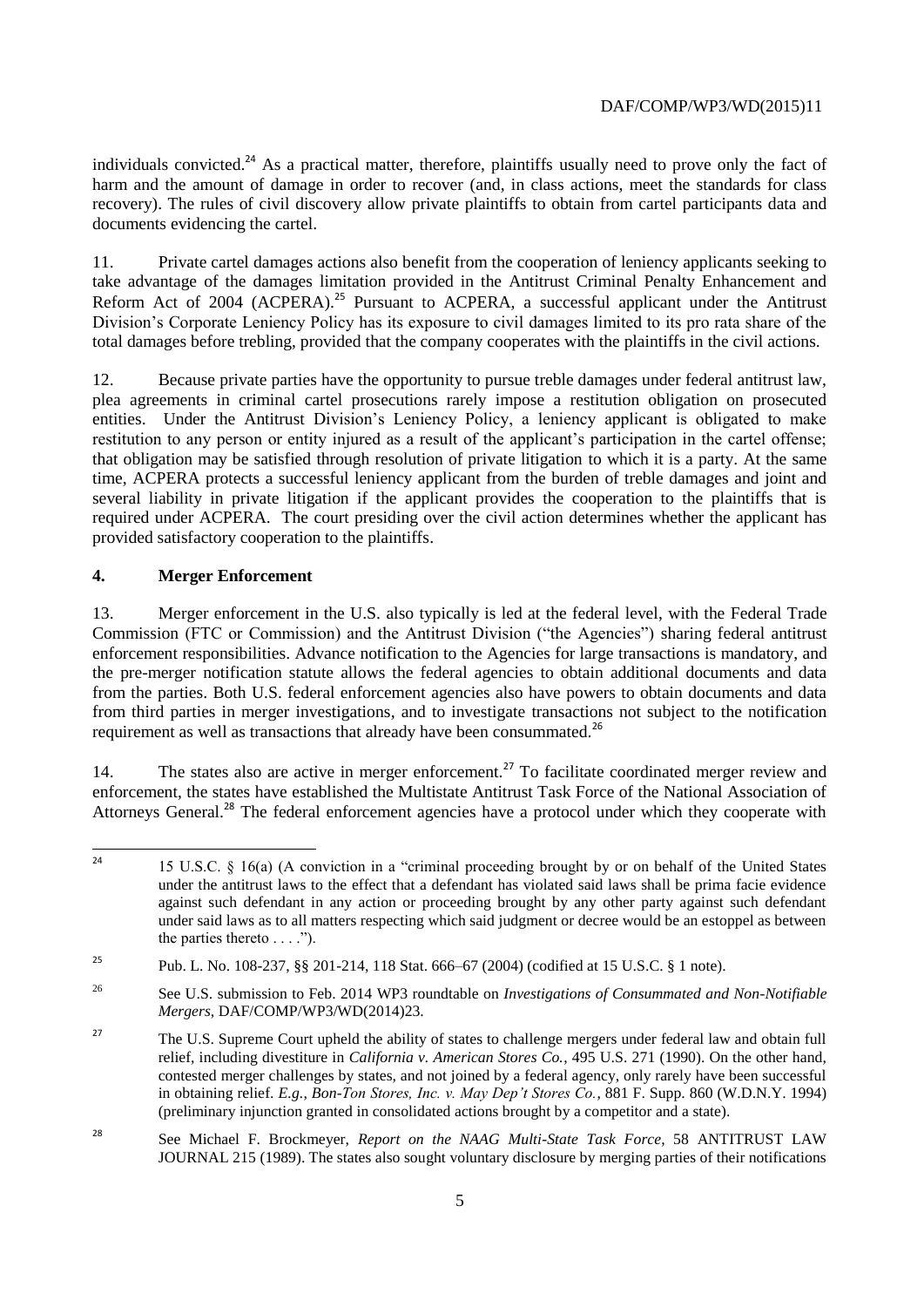$\overline{a}$ 

the states in merger investigations.<sup>29</sup> Each year, cooperation with states occurs in a significant number of Antitrust Division and FTC merger investigations, and the Agencies typically work with multiple states that might be affected by the proposed merger. As part of this cooperation, the Agencies share materials provided by the parties if the parties waive their confidentiality rights.

15. When the Agencies challenge a merger, one or more states often join the case as co-plaintiffs. For example, seven states were co-plaintiffs in the Antitrust Division's challenge to the merger of US Airways and American Airlines.<sup>30</sup> In the FTC's ongoing challenge to the merger of Sysco and US Foods, the Commission is joined by ten states and the District of Columbia as co-plaintiffs.<sup>31</sup> In addition, the FTC and the state of Idaho were co-plaintiffs in challenging a merger between Idaho's largest health system and an independent, multi-specialty physician practice group.<sup>32</sup> On occasion, when the Agencies decide not to challenge a merger, one or more states may nevertheless continue to seek remedies.<sup>33</sup>

16. Private merger litigation is possible, but unusual. Because private plaintiffs lack the investigative tools available to the federal agencies, these cases are more difficult for them to maintain. To meet the antitrust standing requirements, private plaintiffs must allege that their injury is of the type that the antitrust laws were intended to prevent.<sup>34</sup> For example, competitors that would be harmed by a more efficient merged firm cannot maintain a claim.<sup>35</sup> While some private merger challenges have been launched in recent years on behalf of allegedly harmed consumers, they are often dismissed.<sup>36</sup>

17. In most merger cases, the Agencies seek to enjoin the mergers before they happen or undo them after they have occurred.<sup>37</sup> However, in appropriate cases, the Agencies may also seek disgorgement of illgotten gains as a part of the remedy for a consummated merger. In a 2015 settlement to a challenge by the

to the federal enforcement agencies through the Voluntary Pre-Merger Disclosure Compact of 1987, which was revised in 1994.

- <sup>29</sup> Protocol for Coordination in Merger Investigations between the Federal Enforcement Agencies and States Attorneys General (Mar. 1998), *available at* <http://www.justice.gov/atr/public/guidelines/1773.pdf>.
- <sup>30</sup> Complaint, United States and Plaintiff States v. US Airways Group, Inc., (D.D.C. filed Aug. 13, 2013) (No. 1:13-cv-01236), *available at* <http://www.justice.gov/atr/cases/f299900/299968.pdf>.
- <sup>31</sup> As of this date the preliminary injunction action remains pending before the court. *See* FTC Challenges Proposed Merger of Sysco and US Foods (Feb. 19, 2015), *available at* [https://www.ftc.gov/news](https://www.ftc.gov/news-events/press-releases/2015/02/ftc-challenges-proposed-merger-sysco-us-foods)[events/press-releases/2015/02/ftc-challenges-proposed-merger-sysco-us-foods.](https://www.ftc.gov/news-events/press-releases/2015/02/ftc-challenges-proposed-merger-sysco-us-foods)
- <sup>32</sup> Saint Alphonsus Med. Ctr.-Nampa Inc. v. St. Luke's Health Sys., Ltd., 778 F.3d 775 (9th Cir. 2015), *available at* [https://www.ftc.gov/system/files/documents/cases/150210stlukeopinion.pdf.](https://www.ftc.gov/system/files/documents/cases/150210stlukeopinion.pdf)
- <sup>33</sup> An example is a 2007 merger of providers of school bus services. The Antitrust Division closed its investigation after the parties divested one of their operations, but eleven states brought suit under federal competition law. See STATE ANTITRUST ENFORCEMENT HANDBOOK, *supra* note 19, at 97.
- <sup>34</sup> See Brunswick Corp. v. Pueblo Bowl-O-Mat, Inc., 429 U.S. 477, 489 (1977).
- <sup>35</sup> See Cargill Inc. v. Monfort of Colo., Inc., 479 U.S. 104, 114-17 (1986).
- <sup>36</sup> See Ginsburg v. InBev NV/SA, 649 F. Supp. 2d 943 (E.D. Mo. 2010), *affirmed*, 623 F.3d 1229 (8th Cir. 2010); Taleff v. Southwest Airlines Co., 828 F. Supp. 2d 1118 (N.D. Cal. 2011), *affirmed*, 554 Fed. App'x 598 (9th Cir. 2014), cert. denied, 135 S. Ct. 231 (2014); Edstrom v. Anheuser-Busch InBev SA/NV, 2013 WL 5124149 (N.D. Cal. 2013) (dismissing complaint).
- <sup>37</sup> For an example of a case to permanently enjoin a proposed merger, see the case filings for *United States v. H&R Block, Inc.* at [http://www.justice.gov/atr/cases/handrblock.html.](http://www.justice.gov/atr/cases/handrblock.html) For an example of a case to undo a consummated merger, see the case filings for *In re Polypore International, Inc.* at [https://www.ftc.gov/enforcement/cases-proceedings/081-0131/polypore-international-inc-matter.](https://www.ftc.gov/enforcement/cases-proceedings/081-0131/polypore-international-inc-matter)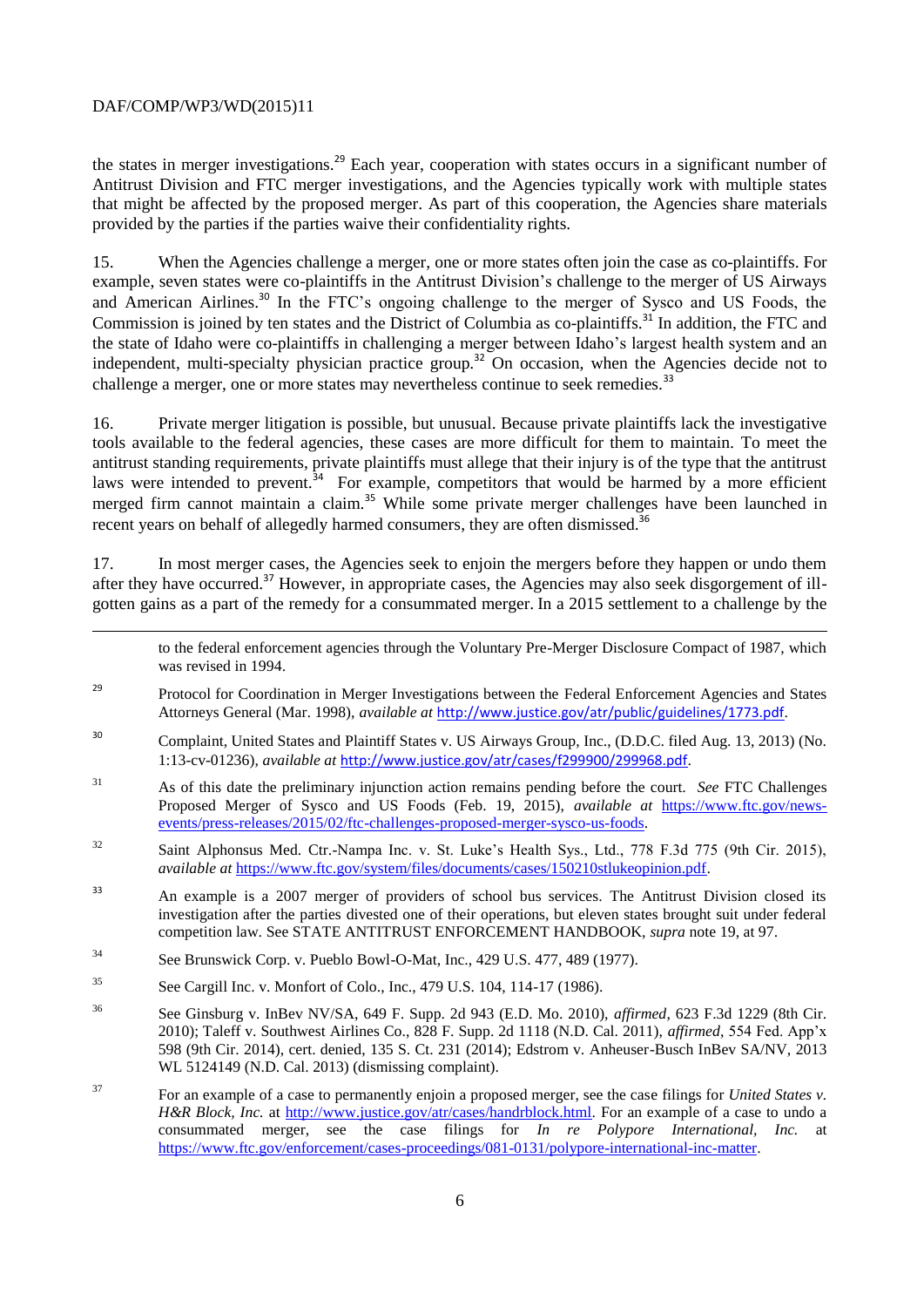Antitrust Division and the New York Attorney General to a consummated joint venture involving the New York City hop-on, hop-off bus tour market, the defendants agreed to relinquish key bus stop authorizations to restore competition. In addition, the settlement required the defendants to disgorge \$7.5 million in profits they had obtained from the operation of their illegal joint venture. This amount was in addition to \$19 million that the defendants had already agreed to pay to a class of consumers to settle related private litigation brought after the filing of the government's complaint. The Antitrust Division determined that the defendants had earned profits in excess of \$19 million from their unlawful monopoly and that disgorgement was particularly appropriate on the facts of this case – a consummated merger involving an anticompetitive price increase and deliberate attempts to evade antitrust enforcement. The payment of \$7.5 million in disgorgement serves the purpose of depriving the defendants of ill-gotten profits they retained even after the class settlement and deterring future antitrust law violations.<sup>38</sup>

# **5. Civil Non-Merger Enforcement<sup>39</sup>**

18. Civil non-merger enforcement is a priority for both FTC and the Antitrust Division. Over the years, some of the Agencies' biggest litigation victories have been civil non-merger cases litigated with state partners, from *Microsoft*<sup>40</sup> in the 1990s to *Mylan* in 2001<sup>41</sup> to *e-books*<sup>42</sup> in 2013 to *American Express*<sup>43</sup> this year. The Agencies may seek equitable monetary remedies in civil non-merger matters.<sup>44</sup> As in merger enforcement, the states have played an important role in civil non-merger enforcement. The Agencies frequently cooperate with one or more state partners on civil non-merger investigations, or litigate civil non-merger enforcement actions with one or more state enforcers. In the *e-books* case, for example, the Antitrust Division and a group of states filed simultaneous complaints alleging a violation of Section 1 of the Sherman Act. The factual allegations in the two challenges were the same, but the Antitrust Division action focused on securing injunctive relief while the states also were seeking damages for their citizens who were forced to pay more for e-books. After the publishers consented to a remedy, the Antitrust Division's case against Apple was consolidated with that of the states for trial.

<sup>38</sup> See antitrust case filings a[t http://www.justice.gov/atr/cases/twinamerica.html.](http://www.justice.gov/atr/cases/twinamerica.html)

<sup>&</sup>lt;sup>39</sup> By "civil non-merger enforcement" we refer to all non-merger enforcement that is not prosecuted criminally as a hard core cartel.

<sup>40</sup> See [http://www.justice.gov/atr/cases/ms\\_index.htm.](http://www.justice.gov/atr/cases/ms_index.htm)

<sup>41</sup> See [https://www.ftc.gov/enforcement/cases-proceedings/9810146/mylan-laboratories-inc-cambrex](https://www.ftc.gov/enforcement/cases-proceedings/9810146/mylan-laboratories-inc-cambrex-corporation-profarmaco-sri-gyma)[corporation-profarmaco-sri-gyma.](https://www.ftc.gov/enforcement/cases-proceedings/9810146/mylan-laboratories-inc-cambrex-corporation-profarmaco-sri-gyma)

<sup>42</sup> See [http://www.justice.gov/atr/cases/applebooks.html.](http://www.justice.gov/atr/cases/applebooks.html)

<sup>43</sup> See [http://www.justice.gov/atr/cases/americanexpress.html.](http://www.justice.gov/atr/cases/americanexpress.html)

<sup>44</sup> The FTC recently reached a settlement resolving the Commission's antitrust suit charging Cephalon, Inc. with illegally blocking generic competition to its blockbuster sleep-disorder drug Provigil. The settlement ensures that Teva Pharmaceutical Industries, Ltd., which acquired Cephalon in 2012, will make a total of \$1.2 billion available to compensate purchasers, including drug wholesalers, pharmacies, and insurers, who overpaid because of Cephalon's illegal conduct. See [https://www.ftc.gov/news-events/press](https://www.ftc.gov/news-events/press-releases/2015/05/ftc-settlement-cephalon-pay-delay-case-ensures-12-billion-ill)[releases/2015/05/ftc-settlement-cephalon-pay-delay-case-ensures-12-billion-ill.](https://www.ftc.gov/news-events/press-releases/2015/05/ftc-settlement-cephalon-pay-delay-case-ensures-12-billion-ill) In another recent settlement, the FTC obtained \$26.8 million as disgorgement for ill-gotten gains. Final Order and Stipulated Permanent Injunction, Federal Trade Commission v. Cardinal Health Inc., No. 1:15-cv-03031 (S.D.N.Y. Apr. 23, 2015), *available at* [https://www.ftc.gov/system/files/documents/cases/150415cardinalorder.pdf.](https://www.ftc.gov/system/files/documents/cases/150415cardinalorder.pdf) The Antitrust Division has also obtained disgorgement in a non-merger case involving a Sherman Act violation. U.S. v. Keyspan Corporation, 763 F.Supp.2d 633 (S.D.N.Y. 2011).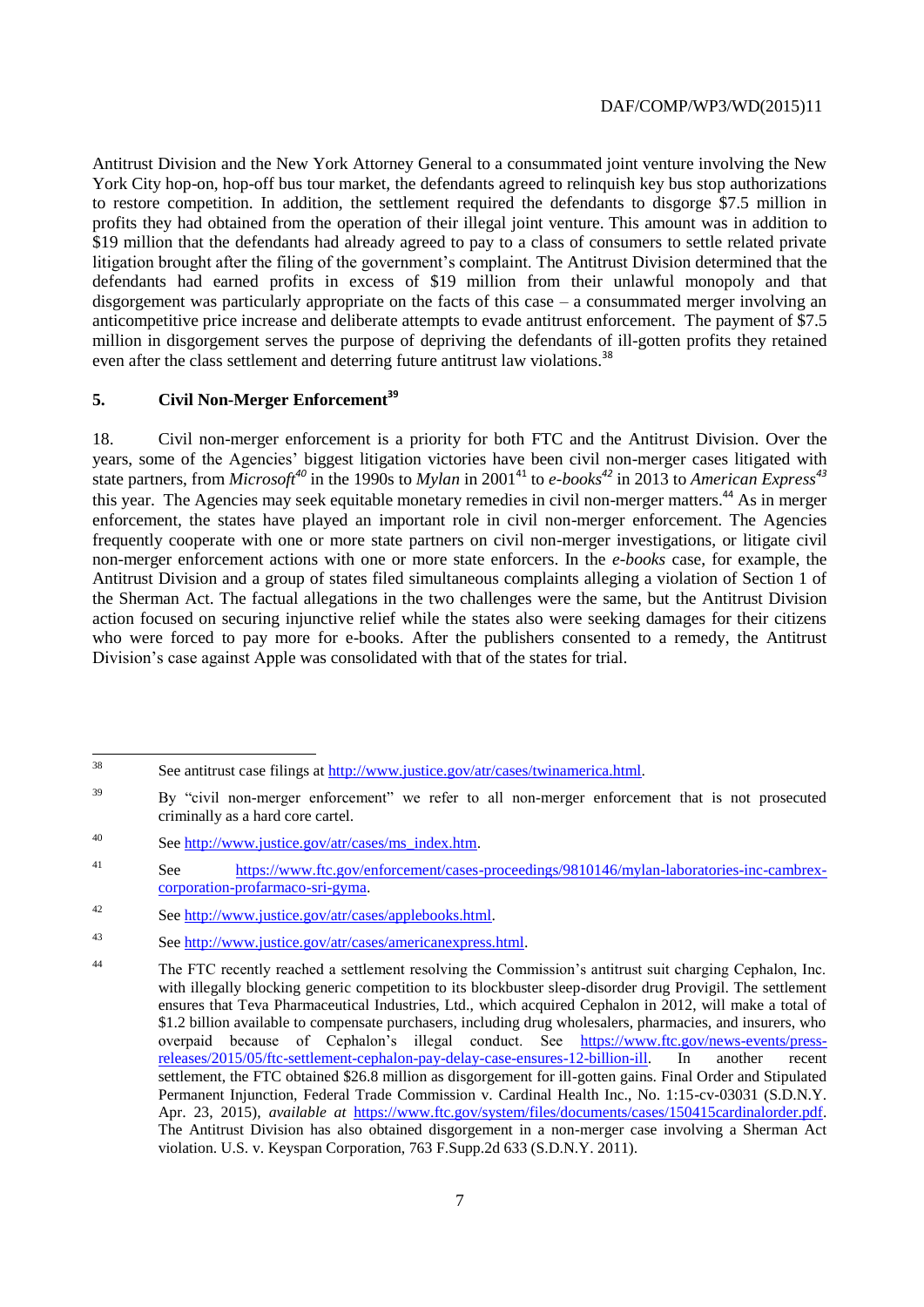19. While these cases are important examples of civil non-merger enforcement actions brought by federal and state enforcement agencies, most civil non-merger antitrust cases are brought by private enforcers. A high volume of private civil non-merger litigation in the United States means a constant flow of new competition law decisions. Indeed, outside the cartel and merger areas, competition law in the United States is developed largely in private litigation. U.S. courts are often presented with new questions, new slants on old questions, and new factual settings, all of which can provoke rethinking of the rationales of older decisions and restating core principles with added clarity. Those judicial precedents often apply to government enforcement actions, so the common law is developed through decisions in multiple circuits. The Antitrust Division and FTC monitor the cases closely and participate as amicus curiae where important principles are implicated.<sup>45</sup>

### **6. The Role of Courts in Developing U.S. Antitrust Law**

20. One feature of the U.S. federal court system is the role of the 12 regional circuit courts of appeals. In each circuit, decisions from other circuits might be persuasive but are not binding precedent, so each circuit has the opportunity to take a fresh look at every interesting question in competition law. Review by the Supreme Court in competition cases, as in most cases, is taken by that Court only on a discretionary basis, and most petitions for review are not granted. Generally speaking, the Supreme Court does not take up a question unless and until a split in the circuit courts develops. The Supreme Court will then have the benefit not only of the opposing views of the litigants, but also the conflicting analyses of the courts of appeal, along with economic literature and legal commentary.

21. The Supreme Court has decided important cases in recent years on such issues as using the rule of reason in minimum resale price maintenance cases,<sup>46</sup> the scope of any duty to deal with competitors in a regulated sector context,<sup>47</sup> when and under what standard pharmaceutical patent settlements are subject to antitrust scrutiny,<sup>48</sup> the viability of price squeeze theories of exclusionary conduct,<sup>49</sup> when the action of state governments displaces federal antitrust law,<sup>50</sup> and the significance of patent rights in assessing market power.<sup>51</sup> Although some of these decisions have been seen as limiting the scope of private damages  $\alpha$  actions,<sup>52</sup> many antitrust cases continue to be brought by private plaintiffs in the U.S.

 $45 \overline{6}$ See, e.g., Brief for the United States and the Federal Trade Commission as Amici Curiae in Support of Neither Party, Motorola Mobility LLC v. AU Optronics Corp., 775 F.3d 816 (7th Cir. 2015) (No. 14 8003), available at [https://www.ftc.gov/system/files/documents/amicus\\_briefs/motorola-mobility-llc-v.au](https://www.ftc.gov/system/files/documents/amicus_briefs/motorola-mobility-llc-v.au-optronics-corp./140905motorolaamicusbrief.pdf)[optronics-corp./140905motorolaamicusbrief.pdf;](https://www.ftc.gov/system/files/documents/amicus_briefs/motorola-mobility-llc-v.au-optronics-corp./140905motorolaamicusbrief.pdf) Brief of Federal Trade Commission as Amicus Curiae in Support of Plaintiffs-Appellants, In re Lamictal Direct Purchaser Antitrust Litig., No. 14-1243 (3d Cir. Apr. 28, 2014), available at [https://www.ftc.gov/system/files/documents/amicus\\_briefs/re-lamictal-direct](https://www.ftc.gov/system/files/documents/amicus_briefs/re-lamictal-direct-purchaser-antitrust-litigation/140428lamictalbrief.pdf)[purchaser-antitrust-litigation/140428lamictalbrief.pdf.](https://www.ftc.gov/system/files/documents/amicus_briefs/re-lamictal-direct-purchaser-antitrust-litigation/140428lamictalbrief.pdf)

<sup>46</sup> Leegin Creative Leather Prods. v. PSKS, Inc., 551 U.S. 877 (2007).

<sup>47</sup> Verizon Commc'n, Inc. v. Law Offices of Curtis V. Trinko, 540 U.S. 398 (2004).

<sup>48</sup> FTC v. Actavis, 133 S. Ct. 2223 (2013).

<sup>49</sup> Pacific Bell Tel. v. linkLine Commc'n, 129 S. Ct. 1109 (2009).

<sup>50</sup> North Carolina State Bd. of Dental Examiners v. FTC, 135 S.Ct. 1101 (2015); FTC v. Phoebe Putney Health Sys., 133 S. Ct. 1003 (2013).

<sup>&</sup>lt;sup>51</sup> Illinois Tool Works, Inc. v. Independent Ink, Inc., 547 U.S. 28 (2006).

<sup>&</sup>lt;sup>52</sup> Some have opined that U.S. courts have restricted antitrust actions through procedural devices and substantive law limitations at least in part because of concerns about treble damages. See, e.g., Daniel A. Crane, *The Institutional Structure of Antitrust Enforcement*, 56-63 (describing judicial "backlash" to perceived excesses of private litigation); J. Thomas Rosch, Comm'r, Fed. Trade Comm'n, Striking a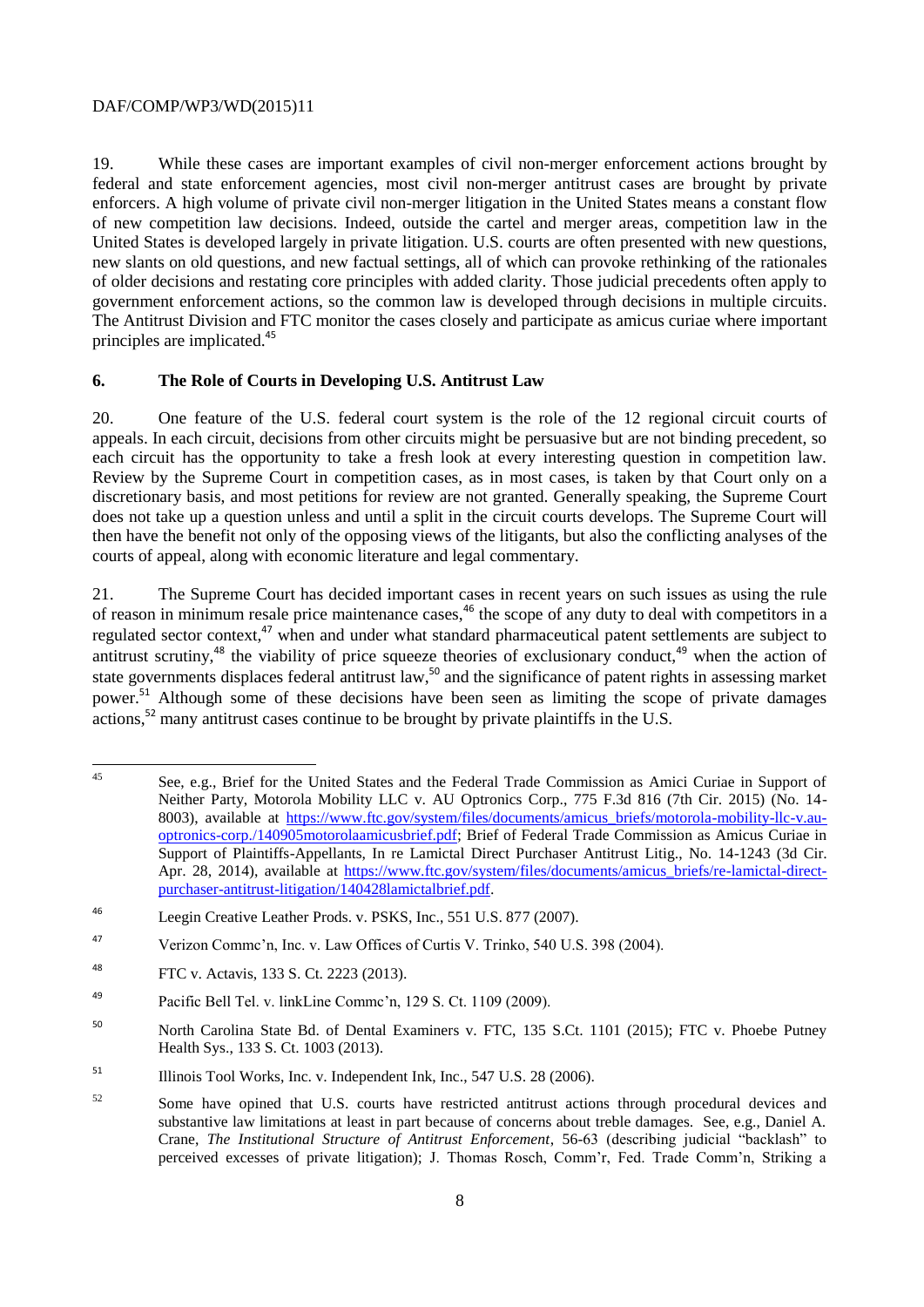22. In nearly all antitrust cases that reach the Supreme Court―whether brought by federal, state, or private enforcers―the federal government shares its views through and is represented by the Solicitor General of the United States, the chief appellate officer in the DOJ. When DOJ and FTC cases are before the Supreme Court<sup>53</sup> the Office of the Solicitor General works closely with the Antitrust Division and FTC. That office also consults with the Agencies and other interested components of the federal government when it participates as amicus curiae in private antitrust and related cases. The Supreme Court often seeks the views of the Solicitor General on whether to take particular cases.

# **7. Benefit of Agency Proceedings for Private Plaintiffs in Non-Cartel Cases**

23. Like a conviction in an Antitrust Division criminal proceeding, a final judgment or decree in a civil proceeding brought by or on behalf of the United States finding a violation of the antitrust laws is *prima facie* evidence in a subsequent private case.<sup>54</sup> This means that such a final judgment or decree is sufficient in a subsequent private case to establish as an initial matter the facts found in the government proceedings to the extent that the judgment or decree would preclude the parties in the government proceeding from contesting them against one another. In addition, certain antitrust-related findings made by the FTC in administrative litigation can be used as evidence in a subsequent private case against the same defendant.<sup>55</sup> This does not apply to cases resolved by consent decree before trial, however, and settled government civil enforcement cases typically include language asserting that they may not be used as evidence against any other party in other proceedings.<sup>56</sup>

24. When the Agencies litigate cases, the process is highly transparent. In Antitrust Division and FTC enforcement actions, the judicial or administrative proceedings are generally open to the public. The burden of proof lies with the agency, and the public generally has a qualified right of access to the evidence admitted and filed with the court in the proceedings. Some evidence may be filed under seal, redacted, or subject to a protective order and not made available to the public, however, to protect, among other things, trade secrets, competitively sensitive confidential business information, or personal privacy.<sup>57</sup> Procedural and final decisions by the court or FTC are generally accompanied by reasoned written opinions on the public record, which are also available for use by private plaintiffs.

Balance? Some Reflections on Private Enforcement in Europe and in the United States, Remarks Before the International Chamber of Commerce Annual Meeting 17 (Sept. 24, 2008), available at <http://www.ftc.gov/speeches/rosch/080924strikingbalance.pdf>.

- <sup>53</sup> See, e.g, *supra* nn. 48, 50.
- <sup>54</sup> 15 U.S.C. § 16(a).

<sup>56</sup> Final judgments in Antitrust Division civil consent decrees typically contain language stating that the parties "have consented to entry of this Final Judgment without trial or adjudication of any issue of fact or law, and without this Final Judgment constituting any evidence against or admission by any party regarding any issue of fact or law." FTC consent agreements usually contain language stating that "This Consent Agreement is for settlement purposes only and does not constitute an admission by Proposed Respondents that the law has been violated as alleged in the draft of Complaint here attached, or that the facts as alleged in the draft of Complaint, other than jurisdictional facts, are true."

<sup>55</sup> *Id.*; *see also See Pool Water Prods. v. Olin Corp.*, 258 F.3d 1024, 1030-33 (9th Cir. 2001) (recognizing that 15 U.S.C. § 16(a) grants prima facie weight, but not collateral estoppel effect, to FTC findings in subsequent matters to which collateral estoppel would apply had the government itself brought the case).

 $57$  See Fed. R. Civ. P. 26(c).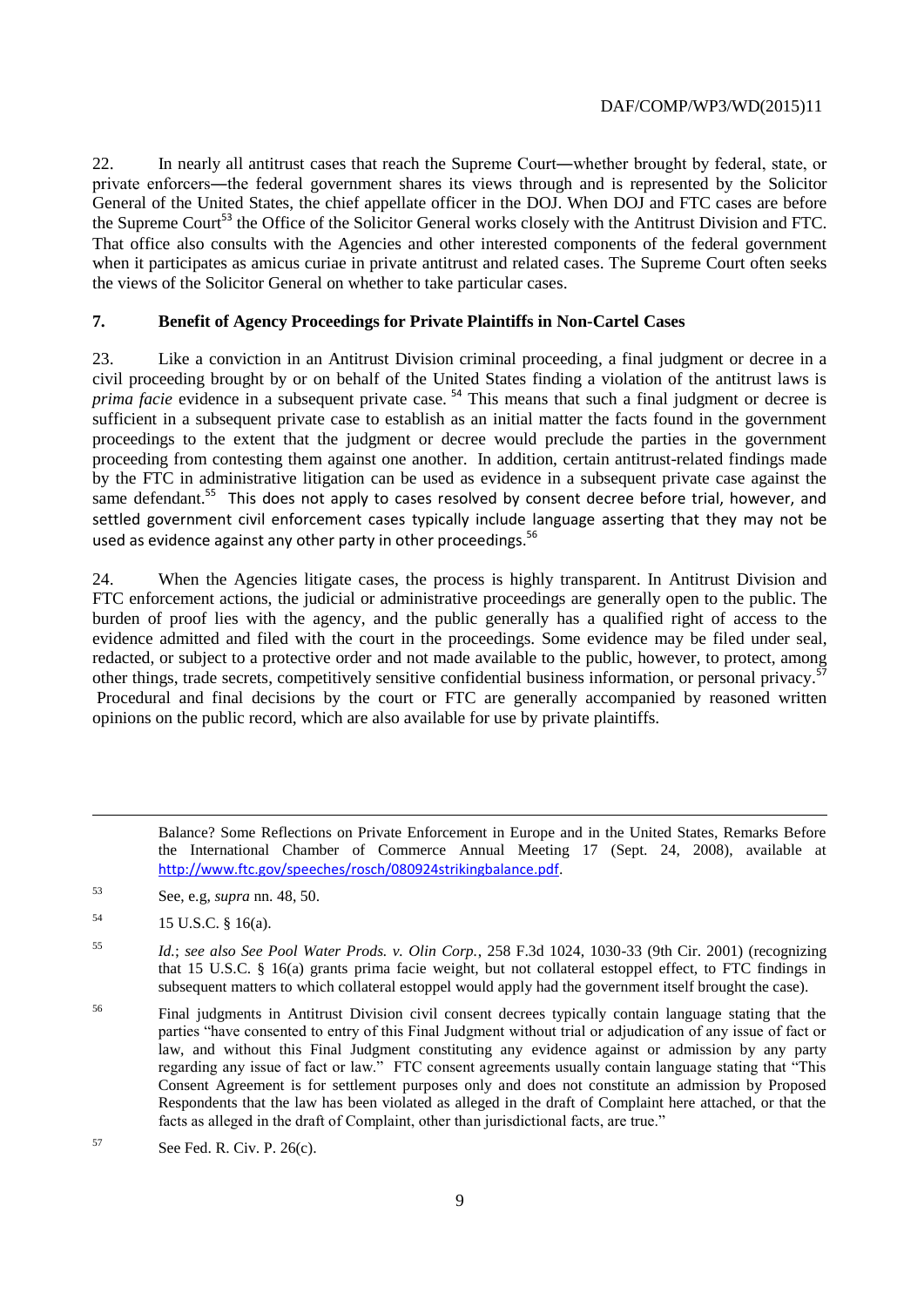# **8. Potential Conflicts between Public and Private Enforcement**

25. Federal courts actively supervise the timing of discovery in private damages actions. Cartel damages actions commonly are filed while the Antitrust Division's criminal investigation of the conduct is ongoing. The Antitrust Division evaluates on a case-by-case basis whether certain types of private discovery are likely to interfere with its criminal investigation and, if so, whether to seek a stay of civil discovery in the private action, or limitations on its scope. Antitrust Division attorneys are frequently in contact with the attorneys in private cartel cases, and receive status updates on the progress of the private litigation and information regarding the effect of any stays as the private cases progress.

26. As noted above, access to grand jury material is tightly controlled, and Federal Rule of Criminal Procedure 6(e) prohibits disclosure by government attorneys of any matters occurring before grand juries. When a party in private litigation seeks to obtain from another party information that the latter has provided to the government (such as a discovery request to a leniency applicant or subpoena recipient asking for all information provided to the government during the course of a criminal investigation), the government can seek to intervene to obtain a stay of discovery. Frequently, in a private damages case the court will stay testimonial discovery and certain interrogatories of key witnesses while the government's criminal investigation progresses.

27. On the civil enforcement side, the FTC and the Antitrust Division have on occasion dealt with attempts by private parties to obtain non-public civil investigation materials from the Agencies by subpoena or by making a request under the Freedom of Information Act (FOIA).<sup>58</sup> In general, documents, information, and testimony obtained from merging parties under the Hart-Scott-Rodino Act (HSR Act), or produced by any party in response to civil investigative demands and administrative subpoenas, are shielded by law from disclosure to outside parties.<sup>59</sup> HSR materials are expressly exempt from disclosure under FOIA,<sup>60</sup> and otherwise protected from public disclosure except in the course of administrative and judicial proceedings in which the FTC or DOJ are participating. Likewise, materials submitted in response to administrative subpoenas are exempt from disclosure under FOIA,<sup>61</sup> and may not be disclosed to outside parties without the consent of the producing party, except where the disclosure is (1) to Congress, (2) between DOJ and the FTC, (3) to third parties during the course of investigatory depositions, or (4) for official use in connection with federal administrative, judicial, or regulatory proceedings.<sup>62</sup> As a result, private parties have been generally unsuccessful in obtaining these investigative materials from the Agencies.

28. With respect to other investigative material, such as information provided voluntarily by investigative sources, the Agencies strictly protect the confidentiality of appropriately designated sensitive business information, and take all appropriate steps to prevent competitively sensitive information from being shared among competitors.<sup>63</sup> Therefore, the Agencies' policy is not to disclose such information unless it is required by law or necessary to further a legitimate law enforcement purpose. In response to any FOIA request by a private party for disclosure of appropriately designated confidential business information, the Agencies generally will assert all applicable legal exemptions from disclosure and act in

<sup>58</sup> 5 U.S.C. § 552.

<sup>59</sup> See, e.g., Lieberman v. FTC, 771 F.2d 32 (2d Cir. 1985) (prohibiting disclosure of HSR materials to state attorneys general); Mattox v. FTC, 752 F.2d 116 (5th Cir. 1985) (same).

<sup>60</sup> 15 U.S.C. § 18a(h).

<sup>&</sup>lt;sup>61</sup> 15 U.S.C. §§ 57b-2(f)(1), 1314(g).

 $^{62}$  15 U.S.C. §§ 57b-2, 1313(c)-(d).

<sup>63</sup> See, e.g., 15 U.S.C. § 57b-2; 16 C.F.R. § 4.10.